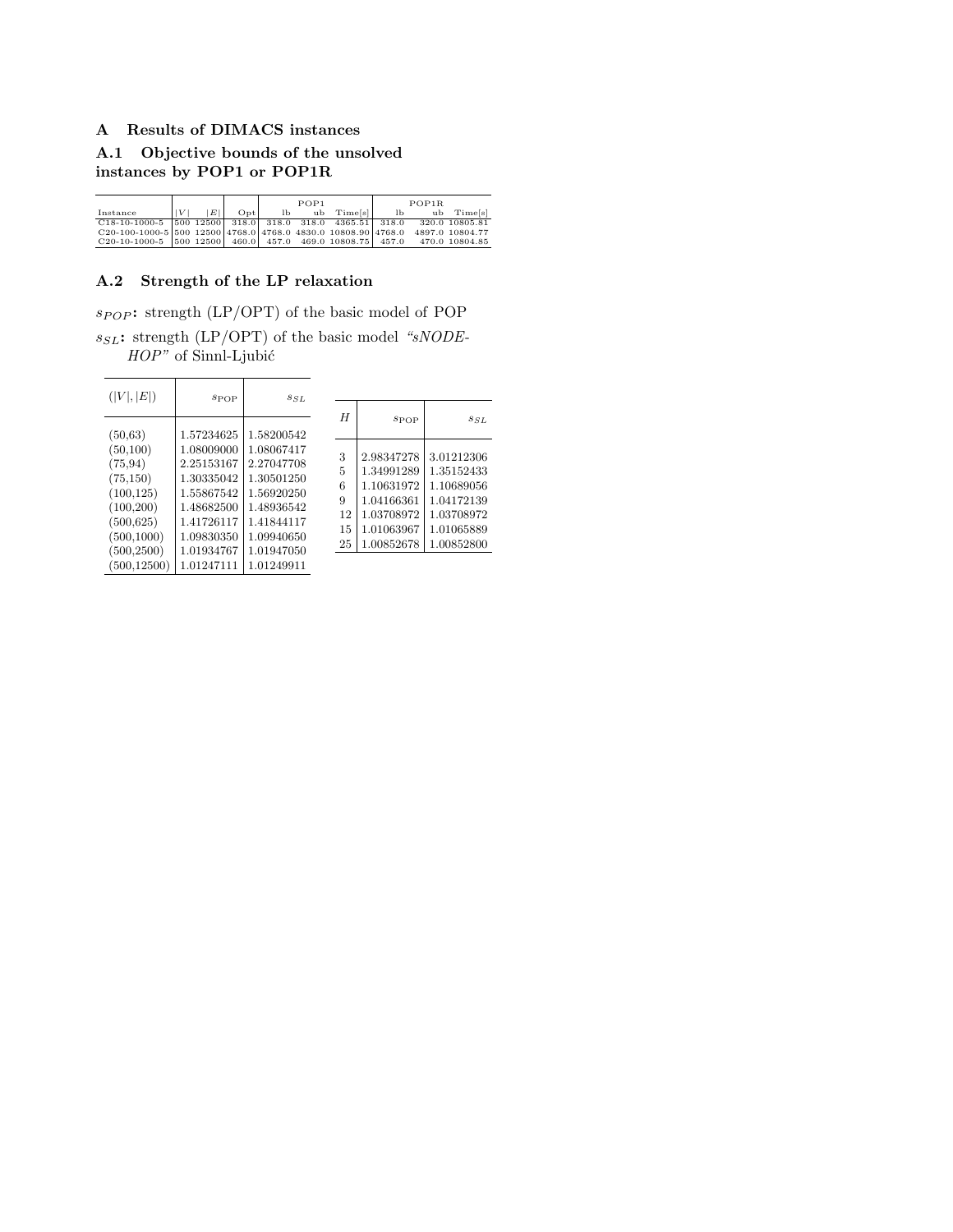## A.3 Running times for all 414 DIMACS instances

 $|V'|$ ,  $|E'|$ : number of nodes and edges after EURC reduction

SL: Sinnl-Ljubić algorithm [14]

Time: total time (in seconds) spent for the reduction, writing an ILP and by the ILP-solver

|                       |                  |                  |          |          |              |              | POP1 POP1R   |              | POP2 POP2R   | $_{\rm SL}$  |
|-----------------------|------------------|------------------|----------|----------|--------------|--------------|--------------|--------------|--------------|--------------|
| Instance              | $\left V\right $ | $\left E\right $ | V'       | E'       | Opt          | Time[s]      | Time[s]      | Time[s]      | Time[s]      | Time[s]      |
| B01-10-12             | 50               | 63               | 50       | 63       | 341          | 0.05         | 0.06         | 0.06         | 0.06         | 0.01         |
| B01-10-3              | 50               | 63               | 50       | 63       | 140          | 0.02         | 0.02         | 0.02         | 0.02         | 0.00         |
| B01-10-6<br>B01-10-9  | 50<br>50         | 63<br>63         | 50<br>50 | 63<br>63 | 341<br>341   | 0.03<br>0.04 | 0.03<br>0.05 | 0.03<br>0.05 | 0.03<br>0.05 | 0.01<br>0.01 |
| B01-5-12              | 50               | 63               | 50       | 63       | 431          | 0.06         | 0.06         | 0.06         | 0.06         | 0.02         |
| B01-5-3               | 50               | 63               | 50       | 63       | 140          | 0.02         | 0.02         | 0.02         | 0.02         | 0.00         |
| $B01-5-6$             | 50               | 63               | 50       | 63       | 403          | 0.03         | 0.03         | 0.03         | 0.03         | 0.00         |
| B01-5-9               | 50               | 63               | 50       | 63       | 431          | 0.05         | 0.05         | 0.07         | 0.05         | 0.01         |
| B02-10-12             | 50               | 63               | 50       | 63       | 300          | 0.08         | 0.08         | 0.19         | 0.12         | 0.08         |
| B02-10-3<br>B02-10-6  | 50<br>50         | 63<br>63         | 50<br>50 | 63<br>63 | 182<br>300   | 0.02         | 0.02<br>0.03 | 0.02         | 0.02<br>0.03 | 0.00<br>0.01 |
| B02-10-9              | 50               | 63               | 50       | 63       | 300          | 0.03<br>0.05 | 0.05         | 0.03<br>0.05 | 0.06         | 0.06         |
| B02-5-12              | 50               | 63               | 50       | 63       | 600          | 0.10         | 0.11         | 0.09         | 0.09         | 0.08         |
| B02-5-3               | 50               | 63               | 50       | 63       | 182          | 0.02         | 0.02         | 0.02         | 0.02         | 0.00         |
| B02-5-6               | 50               | 63               | 50       | 63       | 491          | 0.04         | 0.04         | 0.04         | 0.04         | 0.02         |
| B02-5-9               | 50               | 63               | 50       | 63       | 600          | 0.05         | 0.05         | 0.07         | 0.07         | 0.02         |
| B03-10-12             | 50               | 63               | 50       | 63       | 649          | 0.06         | 0.06         | 0.06         | 0.06         | 0.01         |
| B03-10-3<br>B03-10-6  | 50<br>50         | 63<br>63         | 50<br>50 | 63<br>63 | 253<br>624   | 0.02<br>0.03 | 0.02<br>0.03 | 0.02<br>0.03 | 0.02<br>0.04 | 0.00<br>0.01 |
| B03-10-9              | 50               | 63               | 50       | 63       | 649          | 0.04         | 0.05         | 0.05         | 0.05         | 0.01         |
| B03-5-12              | 50               | 63               | 50       | 63       | 931          | 0.10         | 0.08         | 0.09         | 0.09         | 0.07         |
| B03-5-3               | 50               | 63               | 50       | 63       | 253          | 0.02         | 0.02         | 0.02         | 0.02         | 0.00         |
| B03-5-6               | 50               | 63               | 50       | 63       | 807          | 0.03         | 0.03         | 0.03         | 0.04         | 0.01         |
| B03-5-9               | 50               | 63               | 50       | 63       | 924          | 0.06         | 0.07         | 0.06         | 0.07         | 0.03         |
| B04-10-12<br>B04-10-3 | 50<br>50         | 100<br>100       | 50<br>50 | 98<br>98 | 455<br>341   | 0.15<br>0.03 | 0.17<br>0.03 | 0.12<br>0.03 | 0.14<br>0.03 | 0.02<br>0.00 |
| B04-10-6              | 50               | 100              | 50       | 98       | 447          | 0.17         | 0.19         | 0.19         | 0.20         | 0.29         |
| B04-10-9              | 50               | 100              | 50       | 98       | 455          | 0.12         | 0.18         | 0.14         | 0.12         | 0.02         |
| B04-5-12              | 50               | 100              | 50       | 98       | 455          | 0.08         | 0.08         | 0.09         | 0.09         | 0.01         |
| B04-5-3               | 50               | 100              | 50       | 98       | 341          | 0.03         | 0.03         | 0.03         | 0.03         | 0.00         |
| B04-5-6               | 50               | 100              | 50       | 98       | 455          | 0.05         | 0.05         | 0.06         | 0.06         | 0.01<br>0.01 |
| B04-5-9<br>B05-10-12  | 50<br>50         | 100<br>100       | 50<br>50 | 98<br>95 | 455<br>652   | 0.07<br>0.08 | 0.07<br>0.08 | 0.07<br>0.09 | 0.07<br>0.09 | 0.02         |
| B05-10-3              | 50               | 100              | 50       | 95       | 565          | 0.03         | 0.03         | 0.03         | 0.03         | 0.00         |
| B05-10-6              | 50               | 100              | 50       | 95       | 643          | 0.06         | 0.05         | 0.06         | 0.06         | 0.03         |
| B05-10-9              | 50               | 100              | 50       | 95       | 652          | 0.07         | 0.06         | 0.07         | 0.07         | 0.01         |
| B05-5-12              | 50               | 100              | 50       | 95       | 666          | 0.08         | 0.07         | 0.09         | 0.09         | 0.01         |
| B05-5-3               | 50<br>50         | 100<br>100       | 50<br>50 | 95<br>95 | 588<br>666   | 0.03<br>0.05 | 0.03<br>0.05 | 0.03         | 0.03<br>0.05 | 0.00<br>0.01 |
| B05-5-6<br>B05-5-9    | 50               | 100              | 50       | 95       | 666          | 0.06         | 0.06         | 0.05<br>0.07 | 0.07         | 0.01         |
| B06-10-12             | 50               | 100              | 50       | 99       | 903          | 0.11         | 0.11         | 0.11         | 0.11         | 0.02         |
| B06-10-3              | 50               | 100              | 50       | 99       | 610          | 0.04         | 0.03         | 0.03         | 0.03         | 0.03         |
| B06-10-6              | 50               | 100              | 50       | 99       | 839          | 0.11         | 0.11         | 0.15         | 0.18         | 0.14         |
| B06-10-9              | 50               | 100              | 50       | 99       | 903          | 0.11         | 0.11         | 0.11         | 0.16         | 0.10         |
| B06-5-12<br>B06-5-3   | 50<br>50         | 100<br>100       | 50<br>50 | 99<br>99 | 1262<br>1035 | 1.20<br>0.03 | 1.57<br>0.03 | 1.16<br>0.03 | 1.17<br>0.03 | 0.07<br>0.00 |
| B06-5-6               | 50               | 100              | 50       | 99       | 1257         | 0.21         | 0.21         | 0.25         | 0.26         | 0.36         |
| B06-5-9               | 50               | 100              | 50       | 99       | 1262         | 0.48         | 0.41         | 0.48         | 0.53         | 0.47         |
| B07-10-12             | 75               | 94               | 75       | 94       | 432          | 0.10         | 0.10         | 0.10         | 0.14         | 0.06         |
| B07-10-3              | 75               | 94               | 75       | 94       | 87           | 0.03         | $\rm 0.03$   | 0.03         | 0.03         | 0.00         |
| B07-10-6              | 75               | 94               | 75       | 94       | 432          | 0.04         | 0.04         | 0.04         | 0.05         | 0.01         |
| B07-10-9<br>B07-5-12  | 75<br>75         | 94<br>94         | 75<br>75 | 94<br>94 | 432<br>662   | 0.07<br>0.09 | 0.08<br>0.10 | 0.07<br>0.09 | 0.08<br>0.09 | 0.04<br>0.03 |
| $B07 - 5 - 3$         | 75               | 94               | 75       | 94       | 87           | 0.03         | 0.03         | 0.03         | 0.03         | 0.00         |
| B07-5-6               | 75               | 94               | 75       | 94       | 627          | 0.04         | 0.04         | 0.04         | 0.04         | 0.00         |
| B07-5-9               | 75               | 94               | 75       | 94       | 662          | 0.07         | 0.07         | 0.07         | 0.07         | 0.02         |
| B08-10-12             | 75               | 94               | 75       | 94       | 537          | 0.47         | 0.30         | 0.33         | 0.50         | 0.08         |
| B08-10-3              | 75               | 94               | 75       | 94       | 85           | 0.03         | 0.03         | 0.03         | 0.03         | 0.00         |
| B08-10-6<br>B08-10-9  | 75<br>75         | 94<br>94         | 75<br>75 | 94<br>94 | 346<br>537   | 0.04<br>0.09 | 0.04<br>0.08 | 0.05<br>0.10 | 0.05<br>0.10 | 0.01<br>0.05 |
| B08-5-12              | 75               | 94               | 75       | 94       | 832          | 0.21         | 0.20         | 0.20         | 0.21         | 0.02         |
| B08-5-3               | 75               | 94               | 75       | 94       | 85           | 0.03         | 0.03         | 0.03         | 0.03         | 0.00         |
| B08-5-6               | 75               | 94               | 75       | 94       | 535          | 0.04         | 0.04         | 0.04         | 0.04         | 0.00         |
| B08-5-9               | 75               | 94               | 75       | 94       | 761          | 0.14         | 0.15         | 0.15         | 0.19         | 0.46         |
| B09-10-12             | 75               | 94               | 75       | 94       | 816          | 0.24         | 0.20         | 0.21         | 0.20         | 0.25         |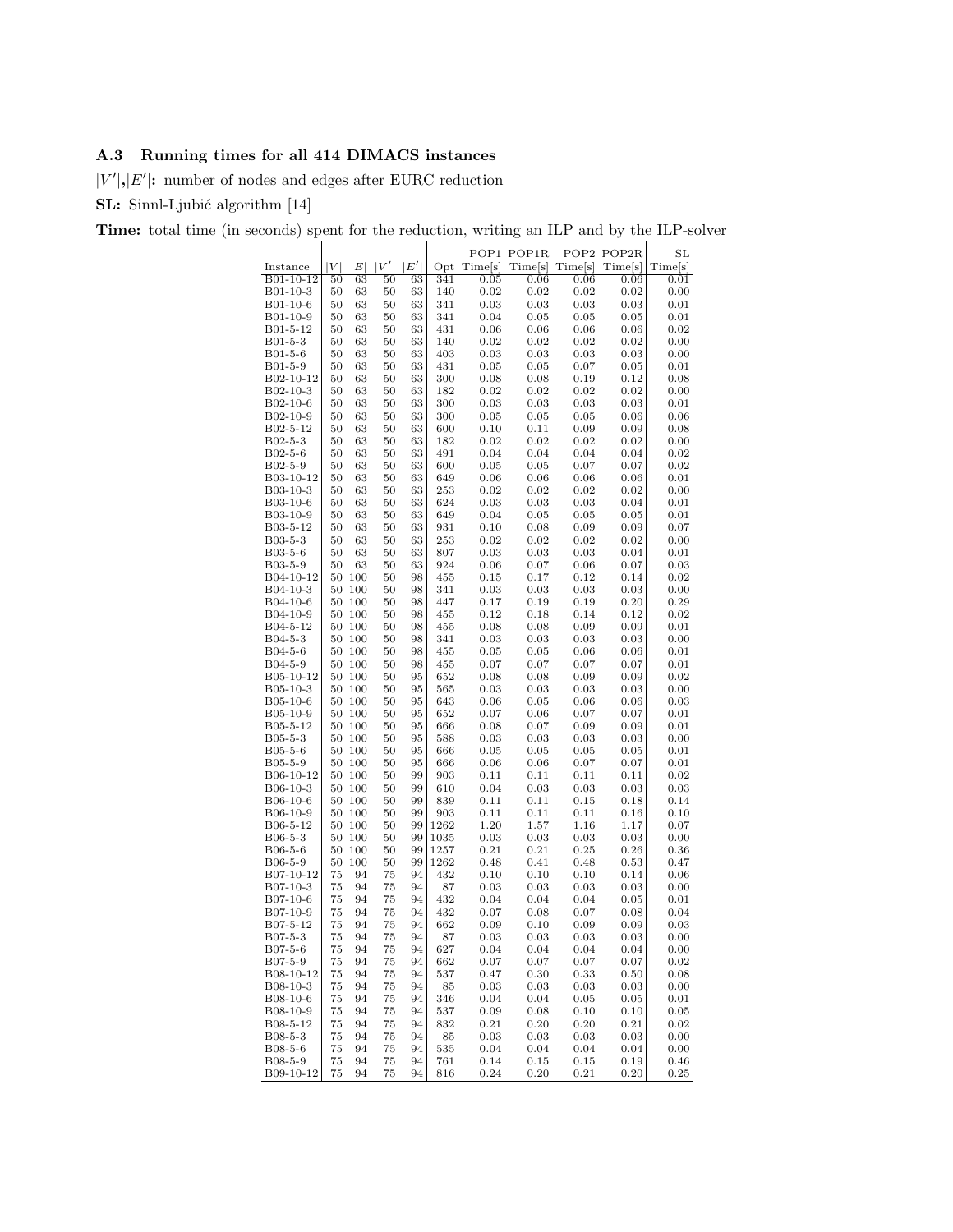|                                   |            |                    |            |            |              |              | POP1 POP1R   |              | POP2 POP2R   | $_{\rm SL}$  |
|-----------------------------------|------------|--------------------|------------|------------|--------------|--------------|--------------|--------------|--------------|--------------|
| Instance                          | $V \vert$  | E                  | V'         | E'         | Opt          | Time[s]      | Time[s]      | Time[s]      | Time[s]      | Time[s]      |
| B09-10-12                         | 75         | 94                 | 75         | 94         | 816          | 0.24         | 0.20         | 0.21         | 0.20         | 0.25         |
| B09-10-3                          | 75         | 94                 | 75         | 94         | 483          | 0.03         | 0.03         | 0.03         | 0.03         | 0.01         |
| B09-10-6                          | 75         | 94                 | 75         | 94         | 816          | 0.05         | 0.06         | 0.06         | 0.06         | 0.05         |
| B09-10-9                          | 75         | 94                 | 75         | 94         | 816          | 0.11         | 0.10         | 0.11         | 0.12         | 0.22         |
| B09-5-12                          | 75         | 94                 | 75         | 94         | 1388         | 0.10         | 0.10         | 0.12         | 0.13         | 0.20         |
| B09-5-3                           | 75         | 94<br>94           | 75         | 94<br>94   | 596<br>1343  | 0.03         | 0.03         | 0.03         | 0.03         | 0.00         |
| B09-5-6<br>B09-5-9                | 75<br>75   | 94                 | 75<br>75   | 94         | 1388         | 0.06<br>0.09 | 0.06<br>0.09 | 0.06<br>0.09 | 0.06<br>0.11 | 0.08<br>0.15 |
| B <sub>10</sub> -10-12            | 75         | 150                | 75         | 147        | 694          | 0.23         | 0.15         | 0.23         | 0.22         | 0.05         |
| B <sub>10</sub> -10-3             | 75         | 150                | 75         | 147        | 319          | 0.04         | 0.04         | 0.04         | 0.04         | 0.00         |
| B <sub>10</sub> -10-6             | 75         | 150                | 75         | 147        | 668          | 0.28         | 0.28         | 0.34         | 0.23         | 0.22         |
| B <sub>10</sub> -10-9             | 75         | 150                | 75         | 147        | 694          | 0.14         | 0.15         | 0.24         | 0.15         | 0.25         |
| B10-5-12                          | 75         | 150                | 75         | 147        | 702          | 0.12         | 0.13         | 0.14         | 0.15         | 0.01         |
| B10-5-3                           | 75         | 150                | 75         | 147        | 319          | 0.04         | 0.04         | 0.04         | 0.04         | 0.00         |
| B <sub>10</sub> -5-6              | 75         | 150                | 75         | 147        | 702          | 0.08         | 0.08         | 0.08         | 0.08         | 0.01         |
| B <sub>10</sub> -5-9              | 75         | 150                | 75         | 147        | 702          | 0.10         | 0.10         | 0.11         | 0.11         | 0.01         |
| B11-10-12                         | 75         | 150                | 75         | 150        | 855          | 0.59         | 1.55         | 0.72         | 0.68         | 0.13         |
| B11-10-3                          | 75         | 150                | 75         | 150        | 305          | 0.04         | 0.04         | 0.04         | 0.04         | 0.00         |
| B11-10-6                          | 75         | 150                | 75         | 150        | 829          | 0.25         | 0.29         | 0.21         | 0.35         | 0.31         |
| B11-10-9<br>B11-5-12              | 75<br>75   | 150<br>150         | 75<br>75   | 150<br>150 | 855<br>893   | 0.29<br>0.12 | 0.33<br>0.12 | 0.31<br>0.14 | 0.31<br>0.14 | 0.05<br>0.01 |
| B11-5-3                           | 75         | 150                | 75         | 150        | 316          | 0.04         | 0.04         | 0.04         | 0.04         | 0.00         |
| B11-5-6                           | 75         | 150                | 75         | 150        | 893          | 0.08         | 0.08         | 0.08         | 0.08         | 0.01         |
| B11-5-9                           | 75         | 150                | 75         | 150        | 893          | 0.10         | 0.10         | 0.11         | 0.11         | 0.01         |
| B12-10-12                         | 75         | 150                | 75         | 149        | 1401         | 0.19         | 0.17         | 0.21         | 0.19         | 0.19         |
| B12-10-3                          | 75         | 150                | 75         | 149        | 1017         | 0.04         | 0.05         | 0.05         | 0.05         | 0.03         |
| B12-10-6                          | 75         | 150                | 75         | 149        | 1384         | 0.10         | 0.10         | 0.10         | 0.12         | 0.04         |
| B12-10-9                          | 75         | 150                | 75         | 149        | 1401         | 0.16         | 0.18         | 0.19         | 0.21         | 0.11         |
| B12-5-12                          | 75         | 150                | 75         | 149        | 1866         | 0.21         | 0.23         | 0.16         | 0.15         | 0.04         |
| $B12 - 5 - 3$                     | 75         | 150                | 75         | 149        | 1169         | 0.04         | 0.04         | 0.05         | 0.05         | 0.01         |
| B <sub>12</sub> -5-6              | 75         | 150                | 75         | 149        | 1847         | 0.74         | 0.68         | 1.07         | 1.11         | 0.49         |
| B <sub>12</sub> -5-9              | 75         | 150                | 75         | 149        | 1866         | 0.12         | 0.27         | 0.18         | 0.16         | 0.22         |
| B <sub>13</sub> -10-12            | 100        | 125                | 100        | 125        | 465          | 0.31         | 0.34         | 0.35         | 0.35         | 0.59         |
| B13-10-3<br>B13-10-6              | 100<br>100 | 125<br>125         | 100<br>100 | 125<br>125 | 147<br>452   | 0.04<br>0.07 | 0.04<br>0.07 | 0.04<br>0.06 | 0.04<br>0.07 | 0.00<br>0.03 |
| B13-10-9                          |            | 100 125            | 100        | 125        | 465          | 0.23         | 0.13         | 0.24         | 0.23         | 0.65         |
| B13-5-12                          | 100        | 125                | 100        | 125        | 745          | 0.30         | 0.26         | 0.29         | 0.26         | 0.11         |
| B13-5-3                           | 100        | 125                | 100        | 125        | 147          | 0.04         | 0.04         | 0.04         | 0.04         | 0.00         |
| B13-5-6                           |            | 100 125            | 100        | 125        | 674          | 0.08         | 0.09         | 0.10         | 0.10         | 0.07         |
| B13-5-9                           | 100        | 125                | 100        | 125        | 745          | 0.13         | 0.14         | $_{0.15}$    | 0.14         | 0.15         |
| B14-10-12                         | 100        | 125                | 100        | 125        | 595          | 0.14         | 0.13         | 0.13         | 0.13         | 0.07         |
| B14-10-3                          |            | 100 125            | 100        | 125        | 263          | 0.04         | 0.04         | 0.04         | 0.04         | 0.00         |
| B14-10-6                          | 100        | 125                | 100        | 125        | 595          | 0.05         | 0.06         | 0.06         | 0.06         | 0.01         |
| B14-10-9<br>B14-5-12              | 100        | 125<br>100 125     | 100        | 125        | 595          | 0.10<br>0.22 | 0.10<br>0.23 | 0.10<br>0.22 | 0.11<br>0.27 | 0.03         |
| B14-5-3                           | 100        | 125                | 100<br>100 | 125<br>125 | 1038<br>263  | 0.04         | 0.04         | 0.04         | 0.04         | 0.15<br>0.00 |
| B14-5-6                           | 100        | 125                | 100        | 125        | 977          | 0.06         | 0.06         | 0.06         | 0.06         | 0.04         |
| B14-5-9                           |            | 100 125            | 100        | 125        | 1033         | 0.11         | 0.11         | 0.11         | 0.11         | 0.16         |
| B15-10-12                         | 100        | 125                | 100        | 125        | 1109         | 0.13         | 0.12         | 0.12         | 0.13         | 0.12         |
| B <sub>15</sub> -10-3             | 100        | 125                | 100        | 125        | 830          | 0.04         | 0.04         | 0.04         | 0.04         | 0.01         |
| B15-10-6                          |            | 100 125            | 100        | 125        | 1040         | 0.13         | 0.13         | 0.16         | 0.15         | 0.28         |
| B <sub>15</sub> -10-9             | 100        | 125                | 100        | 125        | 1086         | 0.12         | 0.12         | $_{0.15}$    | 0.14         | 0.20         |
| B15-5-12                          |            | 100 125            | 100        | 125        | 1891         | 0.10         | 0.12         | 0.12         | 0.12         | 0.04         |
| B <sub>15</sub> -5-3              |            | 100 125            | 100        | 125        | 1061         | 0.04         | 0.04         | 0.04         | 0.04         | 0.00         |
| B <sub>15</sub> -5-6              |            | 100 125<br>100 125 | 100<br>100 | 125<br>125 | 1858<br>1891 | 0.07         | 0.07         | 0.08         | 0.08         | 0.05         |
| B <sub>15</sub> -5-9<br>B16-10-12 |            | 100 200            | 100        | 198        | 800          | 0.09<br>0.17 | 0.09<br>0.18 | 0.10<br>0.19 | 0.10<br>0.19 | 0.02<br>0.03 |
| B <sub>16</sub> -10-3             |            | 100 200            | 100        | 198        | 479          | 0.05         | 0.06         | 0.05         | 0.06         | 0.00         |
| B <sub>16</sub> -10-6             |            | 100 200            | 100        | 198        | 767          | 0.62         | 0.65         | 0.57         | 0.63         | 0.84         |
| B <sub>16</sub> -10-9             |            | 100 200            | 100        | 198        | 800          | 0.16         | 0.16         | 0.36         | 0.20         | 0.02         |
| B16-5-12                          |            | 100 200            | 100        | 198        | 840          | 0.17         | 0.18         | 0.19         | 0.18         | 0.02         |
| B <sub>16</sub> -5-3              |            | 100 200            | 100        | 198        | 479          | 0.05         | 0.06         | 0.05         | 0.06         | 0.00         |
| B <sub>16</sub> -5-6              |            | 100 200            | 100        | 198        | 840          | 0.11         | 0.11         | 0.11         | 0.12         | 0.01         |
| B16-5-9                           |            | 100 200            | 100        | 198        | 840          | 0.13         | 0.13         | $0.14\,$     | 0.14         | 0.02         |
| B17-10-12                         |            | 100 200            | 100        | 200        | 1225         | 0.20         | 0.22         | 0.23         | 0.28         | 0.08         |
| B17-10-3                          |            | 100 200            | 100        | 200        | 254          | 0.46         | 0.41         | 0.07         | 0.07         | 0.00         |
| B17-10-6                          |            | 100 200            | 100        | 200        | 1091         | 0.10         | 0.10         | 0.10         | 0.10<br>0.72 | 0.03         |
| B17-10-9<br>B17-5-12              |            | 100 200<br>100 200 | 100<br>100 | 200<br>200 | 1178<br>1299 | 0.81<br>0.17 | 0.55<br>0.18 | 0.63<br>0.18 | 0.19         | 0.70<br>0.02 |
| B17-5-3                           |            | 100 200            | 100        | 200        | 254          | 0.20         | 0.16         | 0.07         | 0.07         | 0.00         |
| B17-5-6                           |            | 100 200            | 100        |            | 200   1299   | 0.09         | 0.10         | 0.09         | 0.10         | 0.04         |
| B17-5-9                           |            | 100 200            | 100        | 200        | 1299         | 0.14         | 0.15         | 0.16         | 0.15         | 0.01         |
| B <sub>18</sub> -10-12            |            | 100 200            | 100        | 198        | 1997         | 1.03         | 1.46         | 0.99         | 0.85         | 86.54        |
| B <sub>18</sub> -10-3             |            | 100 200            | 100        | 198        | 1132         | 0.06         | 0.06         | 0.06         | 0.06         | 0.01         |
| B <sub>18</sub> -10-6             |            | 100 200            | 100        | 198        | 1917         | 0.13         | 0.13         | 0.14         | 0.15         | 0.07         |
| B18-10-9                          |            | 100 200            | 100        | 198        | 1997         | 0.29         | 0.38         | 0.37         | 0.39         | 1.22         |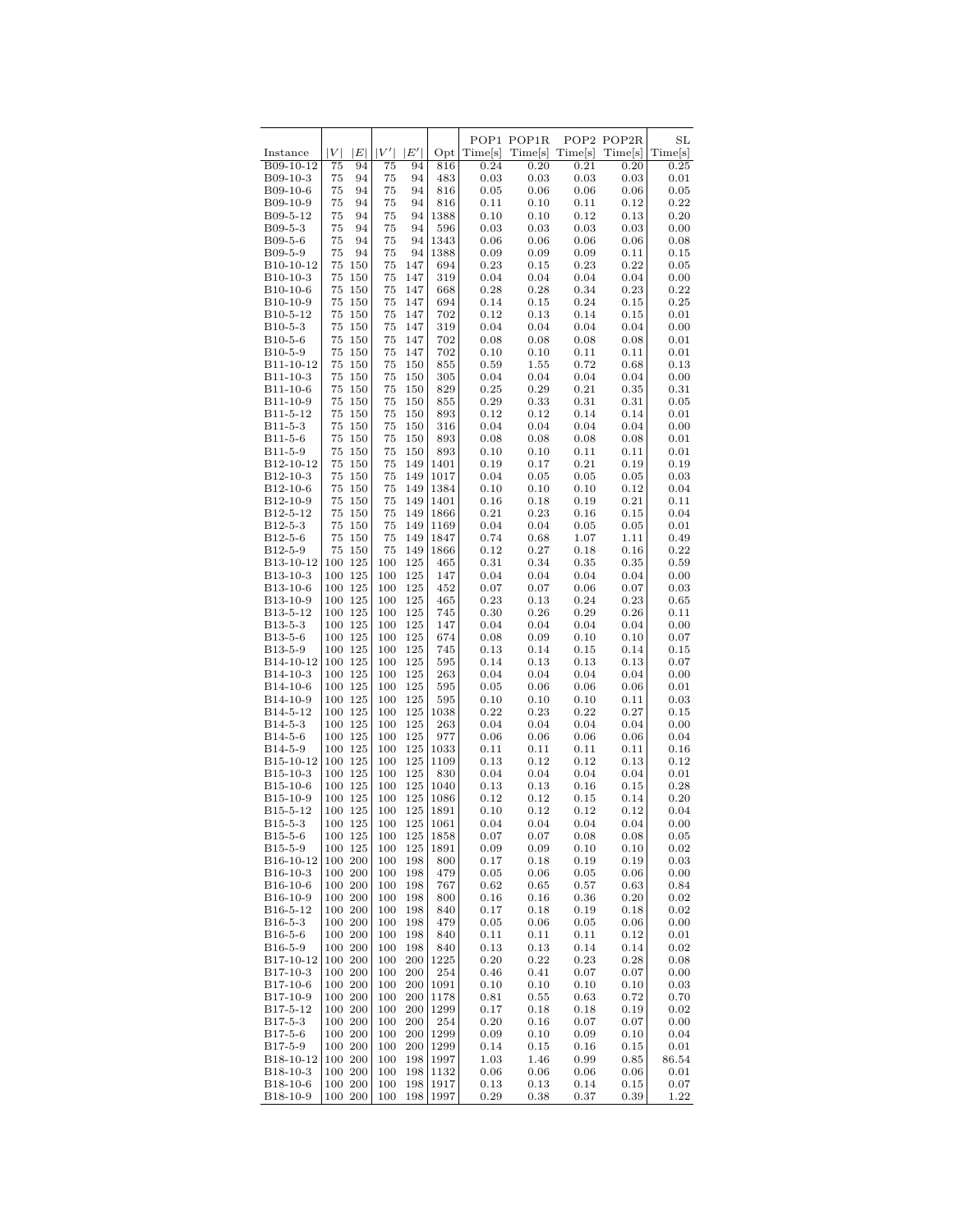|                                   |            |                      |            |            |              |               | POP1 POP1R   |              | POP2 POP2R   | $_{\rm SL}$  |
|-----------------------------------|------------|----------------------|------------|------------|--------------|---------------|--------------|--------------|--------------|--------------|
| Instance                          | V          | E                    | V'         | E'         | $_{\rm Opt}$ | Time[s]       | Time[s]      | Time[s]      | Time[s]      | Time[s]      |
| B18-5-12                          | 100        | 200                  | 100        | 198        | 2585         | 0.18          | 0.23         | 0.21         | 0.22         | 0.25         |
| B <sub>18</sub> -5-3              | 100        | 200                  | 100        | 198        | 1298         | 0.05          | 0.06         | 0.06         | 0.06         | 0.00         |
| B18-5-6                           | 100        | 200                  | 100        | 198        | 2575         | 0.33          | 0.29         | 0.28         | 0.31         | 0.70         |
| B18-5-9<br>$C01-100-10-15$        | 100<br>500 | 200<br>625           | 100<br>500 | 198<br>625 | 2585<br>274  | 0.19<br>0.66  | 0.18<br>0.68 | 0.26<br>0.67 | 0.26<br>0.68 | 0.43<br>0.04 |
| $C01-100-10-25$                   | 500        | 625                  | 500        | 625        | 274          | 1.09          | 1.10         | 1.09         | 1.11         | 0.08         |
| $C01-100-10-5$                    | 500        | 625                  | 500        | 625        | 71           | 0.25          | 0.28         | 0.26         | 0.28         | 0.00         |
| $C01-100-30-15$                   | 500        | 625                  | 500        | 625        | 274          | 0.68          | 0.69         | 0.66         | 0.70         | 0.04         |
| $C01-100-30-25$                   | 500        | 625                  | 500        | 625        | 274          | 1.11          | 1.12         | 1.12         | 1.18         | 0.08         |
| $C01-100-30-5$                    | 500        | 625                  | 500        | 625        | 71           | 0.27          | 0.27         | 0.26         | 0.28         | 0.00         |
| $C01-10-10-15$                    | 500        | 625                  | 500        | 625        | 27           | 0.65          | 0.68         | 0.67         | 0.67         | 0.04         |
| $C01-10-10-25$                    | 500        | 625                  | 500        | 625        | 27           | 1.08          | 1.11         | 1.08         | 1.11         | 0.07         |
| $C01-10-10-5$                     | 500        | 625                  | 500<br>500 | 625        | 8<br>27      | 0.26          | 0.27         | 0.26         | 0.28         | 0.00         |
| $C01-10-30-15$<br>$C01-10-30-25$  | 500<br>500 | 625<br>625           | 500        | 625<br>625 | 27           | 0.67<br>1.10  | 0.67<br>1.12 | 0.67<br>1.13 | 0.69<br>1.13 | 0.04<br>0.07 |
| $C01-10-30-5$                     | 500        | 625                  | 500        | 625        | 8            | 0.26          | 0.27         | 0.26         | $_{0.27}$    | 0.00         |
| $C02-100-10-15$                   | 500        | 625                  | 500        | 625        | 604          | 0.68          | 0.68         | 0.66         | 0.71         | 0.05         |
| $C02-100-10-25$                   | 500        | 625                  | 500        | 625        | 604          | 1.14          | 1.11         | 1.10         | 1.11         | 0.09         |
| $C02-100-10-5$                    | 500        | 625                  | 500        | 625        | 328          | 0.25          | 0.27         | 0.25         | 0.27         | 0.00         |
| $C02-100-30-15$                   | 500        | 625                  | 500        | 625        | 546          | 1.63          | 1.19         | 1.95         | 1.52         | 0.44         |
| $C02-100-30-25$                   | 500        | 625                  | 500        | 625        | 546          | 1.59          | 1.34         | 1.49         | 1.56         | 0.59         |
| $C02-100-30-5$                    | 500        | 625                  | 500        | 625        | 328          | 0.25          | 0.27         | 0.25         | 0.28         | 0.00         |
| $C02-10-10-15$                    | 500        | 625                  | 500        | 625        | 59           | 0.66<br>1.10  | 0.69         | 0.68         | 0.70         | 0.05         |
| $C02-10-10-25$<br>$C02-10-10-5$   | 500<br>500 | 625<br>625           | 500<br>500 | 625<br>625 | 59<br>32     | 0.25          | 1.12<br>0.28 | 1.09<br>0.25 | 1.14<br>0.28 | 0.08<br>0.00 |
| $C02-10-30-15$                    | 500        | 625                  | 500        | 625        | 53           | 0.75          | 0.76         | 2.61         | 1.18         | 0.35         |
| $C02-10-30-25$                    | 500        | 625                  | 500        | 625        | 53           | 1.50          | 1.25         | 1.28         | 1.31         | 0.56         |
| $C02-10-30-5$                     | 500        | 625                  | 500        | 625        | 32           | 0.25          | 0.28         | 0.26         | 0.27         | 0.00         |
| $C03-100-10-15$                   | 500        | 625                  | 500        | 625        | 2971         | 16.49         | 19.34        | 13.26        | 31.49        | 26.24        |
| $C03-100-10-25$                   | 500        | 625                  | 500        | 625        | 2979         | 24.50         | 24.16        | 34.40        | 30.40        | 13.06        |
| $C03-100-10-5$                    | 500        | 625                  | 500        | 625        | 1519         | 0.25          | 0.27         | 0.26         | 0.27         | 0.01         |
| $C03-100-30-15$                   | 500        | 625                  | 500        | 625        | 1343         | 0.76          | 0.78         | 0.80         | 0.81         | 0.58         |
| C03-100-30-25                     | 500        | 625<br>625           | 500        | 625<br>625 | 1343         | 1.30          | 1.32<br>0.27 | 1.82<br>0.26 | 1.46<br>0.28 | 2.42         |
| $C03-100-30-5$<br>$C03-10-10-15$  | 500<br>500 | 625                  | 500<br>500 | 625        | 968<br>289   | 0.25<br>13.29 | 15.00        | 15.57        | 11.50        | 0.06<br>2.87 |
| $C$ 03-10-10-25                   | 500        | 625                  | 500        | 625        | 289          | 21.06         | 25.39        | 22.44        | 41.75        | 1.97         |
| $C03-10-10-5$                     | 500        | 625                  | 500        | 625        | 151          | 0.25          | 0.27         | 0.26         | 0.28         | 0.01         |
| $C03-10-30-15$                    | 500        | 625                  | 500        | 625        | 129          | 0.77          | 0.79         | 0.81         | 1.33         | 0.47         |
| $C$ 03-10-30-25                   | 500        | 625                  | 500        | 625        | 129          | 1.27          | 1.29         | 1.33         | 1.52         | 1.21         |
| $C03-10-30-5$                     | 500        | 625                  | 500        | 625        | 95           | 0.25          | 0.28         | 0.25         | 0.28         | 0.02         |
| $C04-100-10-15$                   | 500        | 625                  | 500        | 625        | 3458         | 2.62          | 3.32         | 3.96         | 3.84         | 25.69        |
| $C04-100-10-25$<br>$C04-100-10-5$ | 500<br>500 | 625<br>625           | 500<br>500 | 625<br>625 | 3504<br>1148 | 4.80<br>0.27  | 4.16<br>0.30 | 7.16<br>0.29 | 6.27<br>0.32 | 4.73<br>0.00 |
| C04-100-30-15                     | 500        | 625                  | 500        | 625        | 1380         | 1.31          | 1.46         | 2.36         | 2.71         | 4.26         |
| C04-100-30-25                     | 500        | 625                  | 500        | 625        | 1396         | 2.82          | 3.75         | 3.12         | 2.94         | 4.53         |
| $C04-100-30-5$                    | 500        | 625                  | 500        | 625        | 854          | 0.27          | 0.30         | 0.29         | 0.32         | 0.01         |
| $C04-10-10-15$                    | 500        | 625                  | 500        | 625        | 336          | 2.95          | 2.92         | 2.45         | 4.08         | 10.92        |
| $C04-10-10-25$                    | 500        | 625                  | 500        | 625        | 341          | 2.95          | 5.36         | 2.65         | 2.13         | 2.42         |
| $C04-10-10-5$                     | 500        | 625                  | 500        | 625        | 115          | 0.27          | 0.30         | 0.29         | 0.30         | 0.00         |
| $C04-10-30-15$                    | 500        | 625                  | 500        | 625        | 134          | 1.28          | 2.54         | 1.41         | 1.10         | 3.01         |
| $C04-10-30-25$<br>$C04-10-30-5$   | 500<br>500 | 625<br>625           | 500<br>500 | 625<br>625 | 136<br>84    | 1.48<br>0.27  | 2.54<br>0.30 | 1.60<br>0.29 | 2.31<br>0.31 | 2.26<br>0.01 |
| $C05-100-10-15$                   | 500        | 625                  | 500        | 625        | 5032         | 7.58          | 12.31        | 9.61         | 9.38         | 24.13        |
| $C05-100-10-25$                   | 500        | 625                  | 500        | 625        | 5044         | 10.93         | 13.37        | 25.46        | 14.21        | 21.53        |
| $C05-100-10-5$                    | 500        | 625                  | 500        | 625        | 2600         | 0.26          | 0.28         | 0.27         | 0.28         | 0.01         |
| $C05-100-30-15$                   | 500        | 625                  | 500        | 625        | 1857         | 2.41          | 1.93         | 1.95         | 1.48         | 4.31         |
| $C05-100-30-25$                   | 500        | 625                  | 500        | 625        | 1860         | 4.25          | 3.23         | 3.35         | 3.54         | 16.24        |
| $C05-100-30-5$                    | 500        | 625                  | 500        | 625        | 1584         | 0.26          | 0.28         | 0.27         | 0.28         | 0.01         |
| $C05-10-10-15$                    | 500        | 625                  | 500        | 625        | 494          | 3.08          | 7.22         | 7.66         | 8.47         | 15.86        |
| $C05-10-10-25$                    | 500        | 625                  | 500        | 625        | 495          | 10.35         | 11.77        | 13.38        | 13.49        | 13.30        |
| $C05-10-10-5$<br>$C05-10-30-15$   | 500<br>500 | 625<br>625           | 500<br>500 | 625<br>625 | 258<br>182   | 0.27<br>1.59  | 0.28<br>2.13 | 0.27<br>2.40 | 0.29<br>3.00 | 0.01<br>9.88 |
| $C05-10-30-25$                    | 500        | 625                  | 500        | 625        | 183          | 6.57          | 2.56         | 4.39         | 4.38         | 5.45         |
| $C05-10-30-5$                     | 500        | 625                  | 500        | 625        | 154          | 0.26          | 0.28         | 0.26         | 0.29         | 0.01         |
| $C06-100-20-15$                   |            | 500 1000             | 500        | 998        | 274          | 1.13          | 1.18         | 1.17         | 1.14         | 0.09         |
| $C06-100-20-25$                   |            | 500 1000             | 500        | 998        | 274          | 1.79          | 1.86         | 1.81         | 1.89         | 0.20         |
| $C06-100-20-5$                    |            | 500 1000             | 500        | 998        | 274          | 0.35          | 0.37         | 0.35         | 0.38         | 0.01         |
| $C06-100-50-15$                   |            | 500 1000             | 500        | 998        | 274          | 1.13          | 1.21         | 1.18         | 1.17         | 0.09         |
| $C06-100-50-25$                   |            | 500 1000             | 500        | 998        | 274          | 1.87          | 1.86         | 1.87         | 1.89         | 0.20         |
| $C06-100-50-5$<br>$C06-10-20-15$  |            | 500 1000<br>500 1000 | 500<br>500 | 998<br>998 | 274<br>27    | 0.37<br>1.14  | 0.37         | 0.35<br>1.12 | 0.37         | 0.01<br>0.09 |
| $C06-10-20-25$                    |            | 500 1000             | 500        | 998        | $\sqrt{27}$  | 1.84          | 1.16<br>1.90 | 1.85         | 1.16<br>1.88 | 0.21         |
| $C06-10-20-5$                     |            | 500 1000             | 500        | 998        | 27           | 0.36          | 0.38         | 0.37         | 0.38         | 0.01         |
| $C06-10-50-15$                    |            | 500 1000             | 500        | 998        | 27           | 1.15          | 1.22         | 1.11         | 1.20         | 0.09         |
| $C06-10-50-25$                    |            | 500 1000             | 500        | 998        | 27           | 1.86          | 1.91         | 1.87         | 1.85         | 0.20         |
| $C06-10-50-5$                     |            | 500 1000             | 500        | 998        | 27           | 0.35          | 0.38         | 0.36         | 0.38         | 0.01         |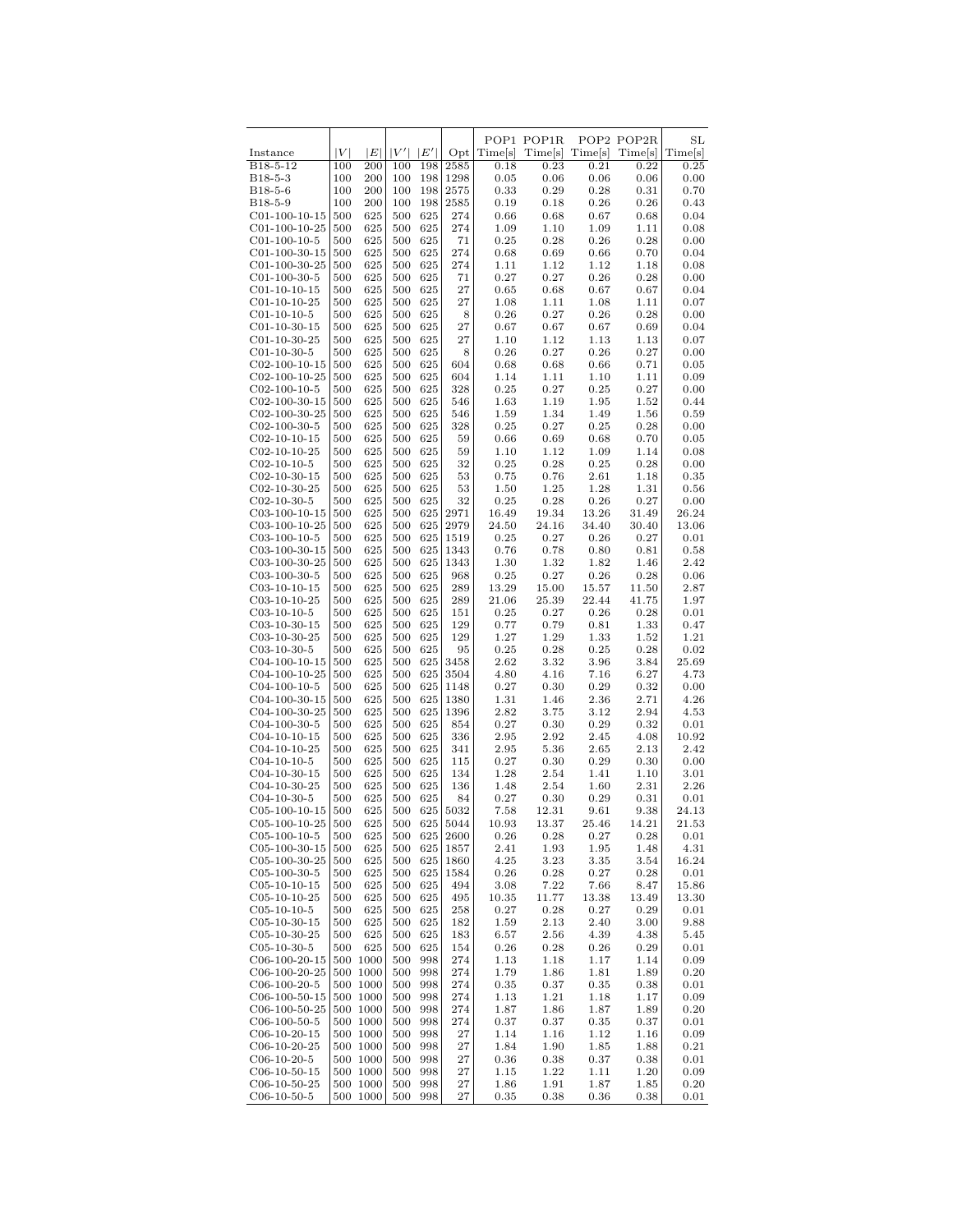|                                   |     |                      |     |                      |              |               | POP1 POP1R    |               | POP2 POP2R    | SL            |
|-----------------------------------|-----|----------------------|-----|----------------------|--------------|---------------|---------------|---------------|---------------|---------------|
| Instance                          | V   | E                    | V'  | E'                   | $_{\rm Opt}$ | Times         | Times         | Time[s]       | Time[s]       | Time[s]       |
| $C07-100-20-15$                   | 500 | 1000                 | 500 | 1000                 | 604          | 1.08<br>1.68  | 1.09          | 1.09          | 1.11          | 0.09          |
| $C07-100-20-25$<br>$C07-100-20-5$ |     | 500 1000<br>500 1000 |     | 500 1000<br>500 1000 | 604<br>503   | 0.36          | 1.70<br>0.39  | 1.78<br>0.37  | 1.73<br>0.38  | 0.20<br>0.01  |
| $C07-100-50-15$                   | 500 | 1000                 |     | 500 1000             | 604          | 1.23          | 1.30          | 1.19          | 1.69          | 0.09          |
| $C07-100-50-25$                   |     | 500 1000             |     | 500 1000             | 604          | 2.06          | 2.25          | 2.10          | 2.11          | 0.20          |
| $C07-100-50-5$                    |     | 500 1000             |     | 500 1000             | 503          | 0.36          | 0.39          | 0.35          | 0.39          | 0.01          |
| $C07-10-20-15$                    |     | 500 1000             |     | 500 1000             | 59           | 1.07          | 1.09          | 1.09          | 1.08          | 0.09          |
| $C07-10-20-25$                    |     | 500 1000             |     | 500 1000             | 59           | 1.70          | 1.69          | 1.75          | 1.79          | 0.20          |
| $C07-10-20-5$                     |     | 500 1000             |     | 500 1000             | 49           | 0.35          | 0.38          | 0.36          | 0.38          | 0.01          |
| $C07-10-50-15$                    |     | 500 1000             |     | 500 1000             | 59           | 1.44          | 1.28          | 1.16          | 1.64          | 0.09          |
| $C07-10-50-25$                    |     | 500 1000             |     | 500 1000             | 59           | 2.01          | 2.18          | 2.07          | 2.32          | 0.20          |
| $C07-10-50-5$                     |     | 500 1000             |     | 500 1000             | 49           | 0.36          | 0.39          | 0.35          | 0.39          | 0.01          |
| $C08-100-20-15$                   | 500 | 1000                 |     | 500 1000             | 3431         | 18.92         | 21.61         | 22.63         | 21.23         | 2074.88       |
| $C$ 08-100-20-25                  |     | 500 1000             |     | 500 1000             | 3455         | 3.03          | 3.01          | 2.36          | 3.00          | 13.27         |
| $C08-100-20-5$                    |     | 500 1000             |     | 500 1000             | 2380         | 0.36          | 0.37          | 0.36          | 0.39          | 0.04          |
| $C08-100-50-15$                   | 500 | 1000                 |     | 500 1000             | 1776         | 3.26          | 4.14          | 4.71          | 3.44          | 13.52         |
| $C08-100-50-25$                   |     | 500 1000             |     | 500 1000             | 1792         | 2.88          | 3.09          | 2.50          | 3.24          | 16.46         |
| $C08-100-50-5$                    |     | 500 1000             |     | 500 1000             | 1216         | 0.36          | 0.40          | 0.37          | 0.39          | 0.09          |
| $C08-10-20-15$                    |     | 500 1000             |     | 500 1000             | 331          | 7.57          | 10.18         | 3.29          | 12.66         | 15.15         |
| $C08-10-20-25$                    |     | 500 1000             |     | 500 1000             | 332          | 12.62         | 9.61          | 18.02         | 8.14          | 2.50          |
| $C08-10-20-5$                     |     | 500 1000             |     | 500 1000<br>500 1000 | 230          | 0.36          | 0.39          | 0.36          | 0.38          | 0.03          |
| $C08-10-50-15$<br>$C08-10-50-25$  |     | 500 1000<br>500 1000 |     | 500 1000             | 171<br>172   | 6.68<br>4.42  | 4.89<br>5.66  | 2.23<br>2.99  | 8.35<br>2.90  | 10.18<br>3.77 |
| $C08-10-50-5$                     |     | 500 1000             |     | 500 1000             | 116          | 0.38          | 0.39          | 0.38          | 0.39          | 0.05          |
| $C09-100-20-15$                   |     | 500 1000             | 500 | 998                  | 3945         | 12.83         | 7.51          | 6.95          | 3.92          | 383.44        |
| $C09-100-20-25$                   |     | 500 1000             | 500 | 998                  | 3974         | 4.52          | 9.51          | 6.94          | 10.82         | 17.73         |
| $C09-100-20-5$                    |     | 500 1000             | 500 | 998                  | 3133         | 0.46          | 0.50          | 0.46          | 0.47          | 0.28          |
| $C09-100-50-15$                   |     | 500 1000             | 500 | 998                  | 1906         | 3.66          | 3.96          | 2.10          | 7.01          | 49.19         |
| $C09-100-50-25$                   |     | 500 1000             | 500 | 998                  | 1933         | 2.49          | 2.27          | 2.71          | 2.83          | 8.93          |
| $C09-100-50-5$                    |     | 500 1000             | 500 | 998                  | 1563         | 0.42          | 0.44          | 0.44          | 0.45          | 0.27          |
| $C09-10-20-15$                    |     | 500 1000             | 500 | 998                  | 381          | 21.33         | 18.30         | 16.04         | 21.54         | 2394.84       |
| $C09-10-20-25$                    |     | 500 1000             | 500 | 998                  | 385          | 5.07          | 25.97         | 23.18         | 13.61         | 13.35         |
| $C09-10-20-5$                     |     | 500 1000             | 500 | 998                  | 304          | 0.45          | 0.46          | 0.47          | 0.48          | 0.35          |
| $C09-10-50-15$                    |     | 500 1000             | 500 | 998                  | 185          | 5.37          | 2.57          | 3.59          | 2.86          | 13.54         |
| $C09-10-50-25$                    |     | 500 1000             | 500 | 998                  | 187          | 16.91         | 5.63          | 5.65          | 8.90          | 5.81          |
| $C09-10-50-5$                     |     | 500 1000             | 500 | 998                  | 149          | 0.41          | 0.44          | 0.43          | 0.46          | 0.36          |
| $C10-100-20-15$                   |     | 500 1000             |     | 500 1000             | 5906         | 488.05        | 426.99        | 465.16        | 377.62        | 10802.4       |
| $C10-100-20-25$                   |     | 500 1000             |     | 500 1000             | 5972         | 394.34        | 753.28        | 355.37        | 209.13        | 345.96        |
| $C10-100-20-5$                    |     | 500 1000             |     | 500 1000             | 4096         | 0.40          | 0.40          | 0.43          | 0.42          | 0.08          |
| $C10-100-50-15$                   |     | 500 1000             |     | 500 1000             | 2657         | 21.22         | 8.64          | 9.18          | 13.80         | 12.81         |
| $C10-100-50-25$<br>$C10-100-50-5$ |     | 500 1000<br>500 1000 |     | 500 1000<br>500 1000 | 2683<br>1940 | 35.89<br>0.39 | 10.75<br>0.42 | 50.06<br>0.42 | 39.46<br>0.44 | 9.45<br>0.31  |
| $C10-10-20-15$                    |     | 500 1000             |     | 500 1000             | 573          | 246.23        | 402.21        | 378.04        | 571.58        | 10802.8       |
| $C10-10-20-25$                    |     | 500 1000             |     | 500 1000             | 580          | 154.34        | 130.44        | 180.34        | 112.91        | 132.70        |
| $C10-10-20-5$                     | 500 | 1000                 |     | 500 1000             | 391          | 0.39          | 0.42          | 0.40          | 0.44          | 0.07          |
| $C10-10-50-15$                    |     | 500 1000             |     | 500 1000             | 257          | 8.53          | 7.46          | 11.76         | 8.92          | 3.77          |
| $C10-10-50-25$                    |     | 500 1000             |     | 500 1000             | 258          | 20.66         | 24.65         | 26.03         | 27.55         | 5.26          |
| $C10-10-50-5$                     | 500 | 1000                 |     | 500 1000             | 185          | 0.39          | 0.43          | 0.43          | 0.42          | 0.17          |
| C11-100-100-15                    |     | 500 2500             |     | 500 2497             | 274          | 2.97          | 2.90          | 2.80          | 3.11          | 0.19          |
| C11-100-100-25                    |     | 500 2500             |     | 500 2497             | 274          | 4.58          | 4.38          | 4.72          | 4.51          | 0.36          |
| C <sub>11</sub> -100-100-5        |     | 500 2500             |     | 500 2497             | 274          | 1.17          | 1.25          | 1.24          | 1.30          | 0.02          |
| C11-100-20-15                     |     | 500 2500             |     | 500 2497             | 274          | 2.74          | 2.88          | 2.77          | 2.71          | 0.19          |
| $C11-100-20-25$                   |     | 500 2500             |     | 500 2497             | 274          | 4.13          | 4.29          | 4.24          | 4.32          | 0.38          |
| $C11-100-20-5$                    |     | 500 2500             |     | 500 2497             | 274          | 1.17          | 1.24          | 1.20          | 1.26          | 0.02          |
| $C11-10-100-15$                   |     | 500 2500             |     | 500 2497             | 27           | 3.05          | 2.95          | 2.85          | 3.32          | 0.19          |
| $C11-10-100-25$                   |     | 500 2500             |     | 500 2497             | 27           | 4.74          | 4.70          | 4.50          | 4.41          | 0.37          |
| $C11-10-100-5$                    |     | 500 2500             |     | 500 2497             | 27           | 1.19          | 1.23          | 1.20          | 1.25          | 0.02          |
| $C11-10-20-15$<br>$C11-10-20-25$  |     | 500 2500<br>500 2500 |     | 500 2497<br>500 2497 | 27<br>27     | 2.81<br>4.15  | 2.86<br>4.12  | 2.75<br>4.20  | 2.89<br>4.44  | 0.19<br>0.37  |
| $C11-10-20-5$                     |     | 500 2500             |     | 500 2497             | 27           | 1.17          | 1.30          | 1.23          | 1.25          | 0.02          |
| $C12-100-100-15$                  |     | 500 2500             |     | 500 2448             | 604          | 3.14          | 3.12          | 6.86          | 5.30          | 0.19          |
| $C12-100-100-25$                  |     | 500 2500             |     | 500 2448             | 604          | 4.91          | 4.87          | 7.65          | 7.01          | 0.37          |
| $C12-100-100-5$                   |     | 500 2500             |     | 500 2448             | 604          | 1.21          | 1.26          | 1.28          | 1.41          | 0.03          |
| $C12-100-20-15$                   |     | 500 2500             |     | 500 2448             | 604          | 3.31          | 3.09          | 5.58          | 4.14          | 0.19          |
| $C12-100-20-25$                   |     | 500 2500             |     | 500 2448             | 604          | 4.94          | 5.25          | 557.48        | 7.15          | 0.36          |
| $C12-100-20-5$                    |     | 500 2500             |     | 500 2448             | 604          | 1.22          | 1.25          | 1.26          | 1.28          | 0.03          |
| $C12-10-100-15$                   |     | 500 2500             |     | 500 2448             | 59           | 3.10          | 3.12          | 11.21         | 21.38         | 0.19          |
| $C12-10-100-25$                   |     | 500 2500             |     | 500 2448             | 59           | 5.10          | 4.82          | 28.05         | 8.15          | 0.36          |
| $C12-10-100-5$                    |     | 500 2500             |     | 500 2448             | 59           | 1.18          | 1.24          | 1.26          | 1.38          | 0.03          |
| $C12-10-20-15$                    |     | 500 2500             |     | 500 2448             | 59           | 3.01          | 3.10          | 8.98          | 8.69          | 0.19          |
| $C12-10-20-25$                    |     | 500 2500             |     | 500 2448             | 59           | 5.08          | 4.83          | 26.44         | 12.88         | 0.36          |
| $C12-10-20-5$                     |     | 500 2500             |     | 500 2448             | 59           | 1.16          | 1.23          | 1.27          | 1.32          | 0.03          |
| $C13-100-100-15$                  |     | 500 2500             |     | 500 2481             | 3312         | 57.04         | 46.74         | 42.12         | 45.93         | 47.37         |
| $C13-100-100-25$                  |     | 500 2500             |     | 500 2481             | 3317         | 119.19        | 73.76         | 173.22        | 139.50        | 41.32         |
| $C13-100-100-5$                   |     | 500 2500             |     | 500 2481             | 2653         | 24.01         | 17.20         | 18.70         | 21.48         | 7.22          |
| C13-100-20-15                     |     | 500 2500             |     | 500 2481             | 4463         | 3.95          | 4.40          | 5.86          | 5.55          | 0.21          |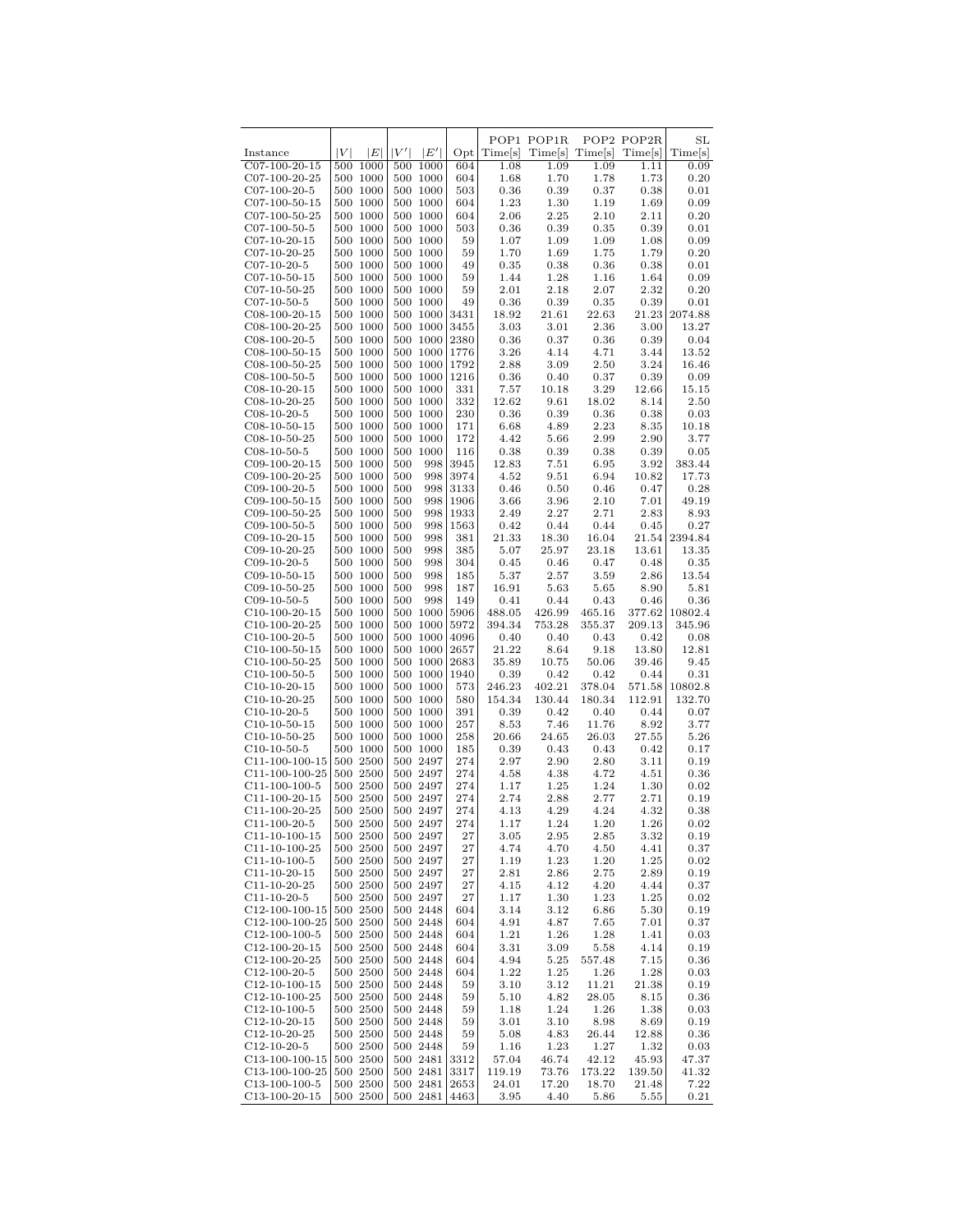|                                                               |            |                        |     |                      |              |                   | POP1 POP1R     |                                   | POP2 POP2R       | SL              |
|---------------------------------------------------------------|------------|------------------------|-----|----------------------|--------------|-------------------|----------------|-----------------------------------|------------------|-----------------|
| Instance                                                      | V          | E                      | V'  | E                    | $_{\rm Opt}$ | Time[s]           | Time[s]        | Time[s]                           | Time[s]          | Time[s]         |
| $C13-100-20-25$                                               | 500        | 2500                   | 500 | 2481                 | 4463         | 6.07              | 6.77           | 9.64                              | 8.85             | 0.39            |
| $C13-100-20-5$                                                | 500        | 2500                   |     | 500 2481             | 4463         | 1.29              | 1.32           | 1.23                              | 1.36             | 0.07            |
| $C13-10-100-15$                                               | 500        | 2500                   |     | 500 2481             | 319          | 23.46             | 23.24          | 27.46                             | 32.05            | 30.59           |
| $C13-10-100-25$                                               | 500        | 2500                   |     | 500 2481             | 319          | 36.83             | 27.29          | 44.79                             | 79.78            | 20.09           |
| $C13-10-100-5$                                                | 500        | 2500                   |     | 500 2481             | 257          | 22.83             | 24.03          | 16.56                             | 14.98            | 4.73            |
| $C13-10-20-15$                                                | 500        | 2500                   |     | 500 2481             | 439          | 4.14              | 4.03           | 5.06                              | 5.75             | 0.21            |
| $C13-10-20-25$                                                | 500        | 2500                   |     | 500 2481             | 439          | 6.27              | 6.16           | 8.58                              | 10.49            | 0.38            |
| $C13-10-20-5$                                                 | 500        | 2500                   |     | 500 2481             | 439          | 1.25              | 1.29           | 1.35                              | 1.46             | 0.07            |
| $C14-100-100-15$                                              | 500<br>500 | 2500<br>2500           |     | 500 2286<br>500 2286 | 4205<br>4205 | 6.37<br>9.55      | 6.47<br>9.32   | 9.73<br>19.10                     | 11.27<br>17.23   | 0.86<br>3.21    |
| $C14-100-100-25$<br>$C14-100-100-5$                           | 500        | 2500                   |     | 500 2286             | 3887         | 4.06              | 4.32           | 3.71                              | 3.64             | 3.01            |
| $C14-100-20-15$                                               | 500        | 2500                   |     | 500 2286             | 6566         | 4.97              | 4.69           | 8.35                              | 7.60             | 0.21            |
| $C14-100-20-25$                                               | 500        | 2500                   |     | 500 2286             | 6566         | 7.78              | 6.88           | 13.38                             | 11.17            | 0.40            |
| $C14-100-20-5$                                                | 500        | 2500                   |     | 500 2286             | 6566         | 1.36              | 1.24           | 1.41                              | 1.37             | 0.18            |
| $C14-10-100-15$                                               | 500        | 2500                   |     | 500 2286             | 404          | 7.11              | 6.25           | 12.17                             | 10.55            | 3.38            |
| $C14-10-100-25$                                               | 500        | 2500                   |     | 500 2286             | 404          | 9.47              | 10.94          | 19.12                             | 18.51            | 3.13            |
| $C14-10-100-5$                                                | 500        | 2500                   |     | 500 2286             | 373          | 3.90              | 3.89           | 2.92                              | 2.83             | 3.45            |
| $C14-10-20-15$                                                | 500        | 2500                   |     | 500 2286             | 648          | 5.42              | 5.08           | 10.39                             | 7.67             | 0.21            |
| $C14-10-20-25$                                                | 500        | 2500                   |     | 500 2286             | 648          | 7.47              | 7.03           | 12.02                             | 11.33            | 0.40            |
| $C14-10-20-5$                                                 | 500        | 2500                   |     | 500 2286             | 648          | 1.68              | 1.71           | 1.70                              | 1.59             | 0.19            |
| $C15-100-100-15$                                              | 500        | 2500                   |     | 500 2432             | 5889         | 63.70             | 50.33          | 99.13                             | 78.75            | 57.78           |
| $C15-100-100-25$                                              | 500        | 2500                   |     | 500 2432             | 5905         | 101.83            | 68.19          | 108.50                            | 97.75            | 10.97           |
| $C15-100-100-5$                                               | 500        | 2500                   |     | 500 2432             | 5000         | 24.41             | 20.90          | 12.88                             | 28.34            | 1.95            |
| $C15-100-20-15$                                               | 500        | 2500                   |     | 500 2432             | 12533        | 8.68              | 7.66           | 29.36                             | 27.78            | 0.22            |
| $C15-100-20-25$                                               | 500        | 2500                   |     | 500 2432             | 12533        | 11.84             | 13.69          | 160.82                            | 68.23            | 0.41            |
| $C15-100-20-5$                                                | 500        | 2500                   |     | 500 2432             | 12533        | 7.55              | 47.33          | 8.24                              | 11.55            | 24.70           |
| $C15-10-100-15$                                               | 500        | 2500                   |     | 500 2432             | 568          | 34.82             | 49.56          | 124.83                            | 55.37            | 31.34           |
| $C15-10-100-25$                                               | 500        | 2500                   |     | 500 2432             | 569          | 71.00             | 60.74          | 99.48                             | 70.82            | 4.94            |
| $C15-10-100-5$                                                | 500        | 2500                   |     | 500 2432             | 480          | 27.14             | 26.01          | 37.26                             | 20.65            | 2.41            |
| $C15-10-20-15$                                                | 500        | 2500                   |     | 500 2432             | 1248         | 9.66              | 9.46           | 31.76                             | 27.45            | 0.22            |
| $C15-10-20-25$                                                | 500        | 2500                   |     | 500 2432             | 1248         | 11.43             | 15.84          | 452.41                            | 104.50           | 0.43            |
| $C15-10-20-5$                                                 | 500        | 2500                   |     | 500 2432             | 1248         | 10.18<br>24.10    |                | 12.00 1105.97                     | 19.48            | 293.74          |
| C <sub>16</sub> -100-10000-15                                 |            | 500 12500<br>500 12500 |     | 500 7149<br>500 7149 | 203<br>203   |                   | 12.34          | 23.83                             | 12.45            | 4.92<br>11.20   |
| C <sub>16</sub> -100-10000-25<br>C <sub>16</sub> -100-10000-5 |            | 500 12500              |     | 500 7149             | 203          | 32.97<br>14.40    | 17.02<br>6.52  | 33.81<br>14.39                    | 16.61<br>6.49    | 3.26            |
| $C16-100-100-15$                                              |            | 500 12500              |     | 500 7149             | 274          | 23.17             | 10.86          | 33.58                             | 11.74            | 0.75            |
| $C16-100-100-25$                                              |            | 500 12500              |     | 500 7149             | 274          | 33.12             | 16.38          | 37.81                             | 17.68            | 1.21            |
| $C16-100-100-5$                                               |            | 500 12500              |     | 500 7149             | 274          | 12.86             | 6.06           | 13.10                             | 5.92             | 0.45            |
| $C16-100-200-15$                                              |            | 500 12500              |     | 500 7149             | 274          | 22.73             | 10.77          | 34.31                             | 11.51            | 0.77            |
| $C16-100-200-25$                                              |            | 500 12500              |     | 500 7149             | 274          | 32.65             | 16.43          | 37.85                             | 17.87            | 1.15            |
| $C16-100-200-5$                                               |            | 500 12500              |     | 500 7149             | 274          | 12.84             | 6.07           | 12.92                             | 6.14             | 0.43            |
| C16-10-10000-15                                               |            | 500 12500              |     | 500 7149             | 19           | 24.10             | 12.04          | 23.50                             | 12.38            | 4.97            |
| C <sub>16</sub> -10-10000-25                                  |            | 500 12500              |     | 500 7149             | 19           | 33.19             | 17.06          | 33.36                             | 16.87            | 11.19           |
| $C16-10-10000-5$                                              |            | 500 12500              |     | 500 7149             | 19           | 14.44             | 6.44           | 14.49                             | 6.54             | 3.20            |
| $C16-10-100-15$                                               |            | 500 12500              |     | 500 7149             | 27           | 22.63             | 11.00          | 33.59                             | 11.70            | 0.77            |
| $C16-10-100-25$                                               |            | 500 12500              |     | 500 7149             | 27           | 34.52             | 16.66          | 37.75                             | 17.99            | 1.13            |
| $C16-10-100-5$                                                |            | 500 12500              |     | 500 7149             | 27           | 12.80             | 5.92           | 13.35                             | 6.06             | 0.43            |
| $C16-10-200-15$                                               |            | 500 12500              |     | 500 7149             | 27           | 22.93             | 10.62          | 34.85                             | 11.64            | 0.76            |
| $C16-10-200-25$                                               |            | 500 12500              |     | 500 7149             | 27           | 33.50             | 16.44          | 37.85                             | 17.69            | 1.13            |
| $C16-10-200-5$                                                |            | 500 12500              |     | 500 7149             | 27           | 12.98             | 6.05           | 12.90                             | 5.87             | 0.43            |
| $C17-100-100-15$<br>C17-100-100-25                            |            | 500 12500<br>500 12500 |     | 500 7273<br>500 7273 | 604<br>604   | 32.09             | 12.46<br>18.56 | 35.64<br>43.04                    | 13.00            | 0.77<br>1.23    |
| $C17-100-100-5$                                               |            | 500 12500              |     | 500 7273             | 604          | 39.57<br>13.55    | 6.15           | 13.48                             | 20.50<br>6.03    | 0.47            |
| $C17-100-200-15$                                              |            | 500 12500              |     | 500 7273             | 604          | 32.07             | 12.39          | 32.75                             | 13.25            | 0.78            |
| C17-100-200-25                                                |            | 500 12500              |     | 500 7273             | 604          | 40.23             | 19.52          | 45.68                             | 19.59            | 1.28            |
| $C17-100-200-5$                                               |            | 500 12500              |     | 500 7273             | 604          | 13.27             | 6.19           | 13.34                             | 6.24             | 0.45            |
| C17-100-5000-15                                               |            | 500 12500              |     | 500 7273             | 513          | 108.48            | 62.94          | 131.64                            | 57.07            | 8.69            |
| C17-100-5000-25                                               |            | 500 12500              |     | 500 7273             | 513          | 182.34            | 97.32          | 138.39                            | 90.46            | 15.86           |
| $C17-100-5000-5$                                              |            | 500 12500              |     | 500 7273             | 481          | 63.00             | 23.66          | 50.45                             | 40.40            | 16.38           |
| $C17-10-100-15$                                               |            | 500 12500              |     | 500 7273             | 59           | 31.58             | 12.87          | 35.44                             | 12.94            | 0.77            |
| $C17-10-100-25$                                               |            | 500 12500              |     | 500 7273             | 59           | 37.45             | 20.46          | 44.66                             | 20.28            | 1.22            |
| $C17-10-100-5$                                                |            | 500 12500              |     | 500 7273             | 59           | 13.28             | 6.17           | 13.47                             | 6.07             | 0.45            |
| $C17-10-200-15$                                               |            | $500\;12500$           |     | 500 7273             | 59           | 30.95             | 12.94          | 32.56                             | 13.89            | 0.78            |
| $C17-10-200-25$                                               |            | 500 12500              |     | 500 7273             | 59           | 42.38             | 20.36          | 43.97                             | 20.65            | 1.27            |
| $C17-10-200-5$                                                |            | 500 12500              |     | 500 7273             | 59           | 13.27             | 6.21           | 13.35                             | 6.11             | 0.44            |
| $C17-10-5000-15$                                              |            | 500 12500              |     | 500 7273             | 50           | 63.85             | 40.18          | 110.96                            | 54.65            | 5.81            |
| C17-10-5000-25                                                |            | 500 12500              |     | 500 7273             | 50           | 95.95             | 63.09          | 125.86                            | 72.37            | 11.50           |
| $C17-10-5000-5$                                               |            | 500 12500              |     | 500 7273             | 47           | 25.07             | 30.73          | 33.92                             | 20.28            | 8.50            |
| C <sub>18</sub> -100-1000-15                                  |            | 500 12500<br>500 12500 |     | 500 9361             | 3552         | 204.86            | 173.91         | 194.62                            | 148.11<br>215.94 | 137.37<br>72.09 |
| C18-100-1000-25<br>$C18-100-1000-5$                           |            | 500 12500              |     | 500 9361<br>500 9361 | 3557<br>3320 | 318.98<br>7573.69 | 196.14         | 333.42<br>6946.25 6918.97 9485.60 |                  | 10802.9         |
| $C18-100-100-15$                                              |            | 500 12500              |     | 500 9361             | 4463         | 30.89             | 23.06          | 42.91                             | 37.68            | 0.82            |
| $C18-100-100-25$                                              |            | 500 12500              |     | 500 9361             | 4463         | 57.93             | 32.90          | 93.94                             | 50.95            | 1.29            |
| $C18-100-100-5$                                               |            | 500 12500              |     | 500 9361             | 4463         | 13.69             | 9.16           | 13.77                             | 9.13             | 0.47            |
| $C18-100-200-15$                                              |            | 500 12500              |     | 500 9361             | 4463         | 40.76             | 34.62          | 53.59                             | 50.97            | 0.80            |
| C18-100-200-25                                                |            | 500 12500              |     | 500 9361             | 4463         | 77.54             | 43.79          | 137.68                            | 78.75            | 1.29            |